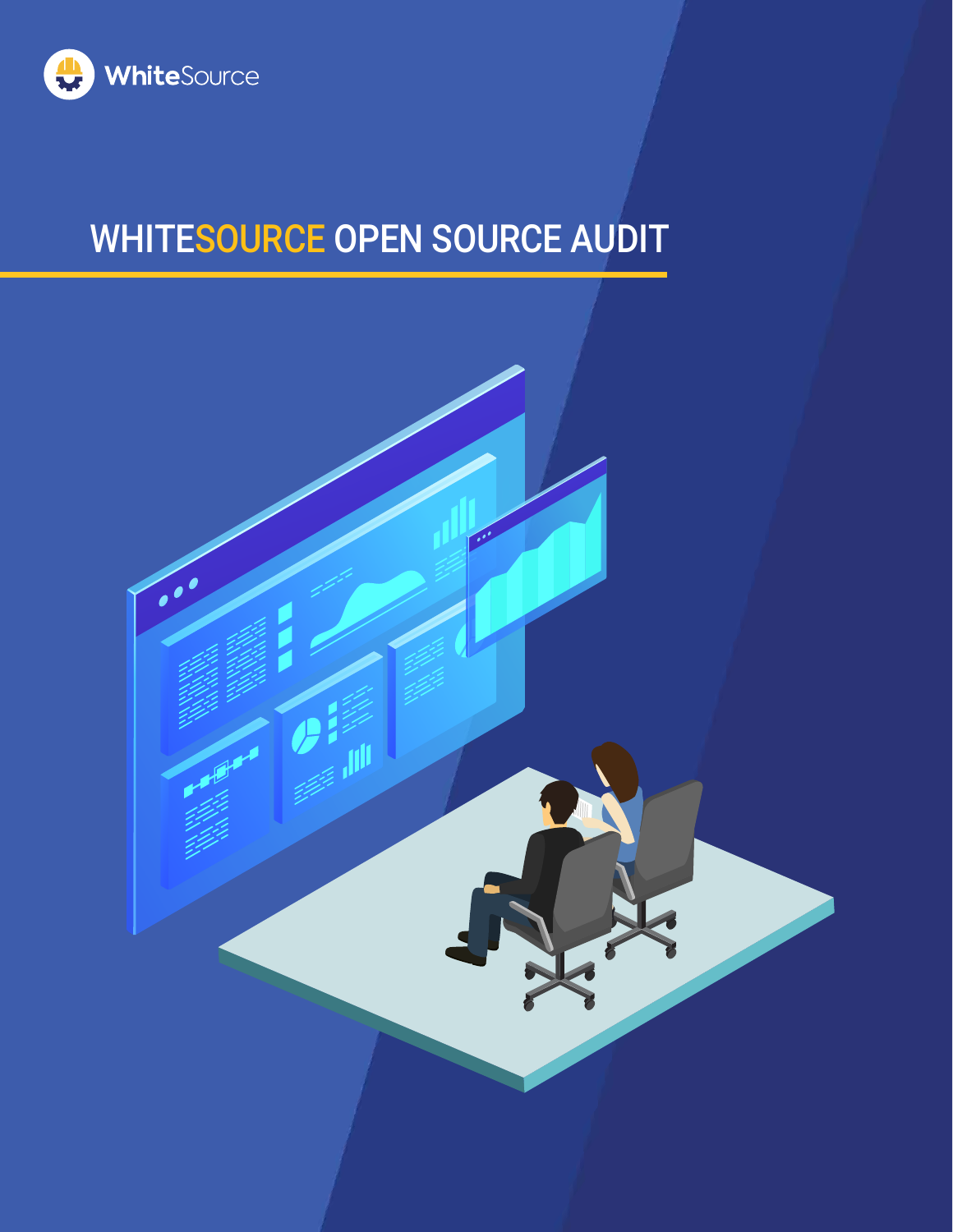# WHITESOURCE OPEN SOURCE AUDIT

In the high-risk world of M&A, speed and accuracy are critical.

Assessing software assets requires both the expertise of seasoned auditors and strong Software Composition Analysis (SCA) technology.

WhiteSource Open Source Risk Assessment Audit leverages WhiteSource's technology, combined with an actionable report by expert auditors, to deliver a trusted on-demand solution that provides a comprehensive risk profile of a software asset. The audit process is swift, requiring no on-premises support.

We present a complete and accurate picture of open source license compliance, application security, and code compatibility risks, to help organizations make informed decisions before an acquisition or an investment.

### THE AUDIT HELPS TEAMS TO

Mitigate potential open source license violations by listing all of the open source and third-party components, and highlighting any license conflicts.

components, and highlighting any license conflicts.

Detect known open source security vulnerabilities that might affect the value of the asset.

Identify out-of-date versions and multiple versions of the same open source component.

Remediate any issues found, swiftly, based on recommendations from the open source community.

### HOW IT WORKS

Using a quick and simple process, analysis is performed on all open source libraries, including direct and transitive dependencies.

Detailed information about license compliance, security vulnerabilities, and compatibility risks created by open source libraries, are presented.

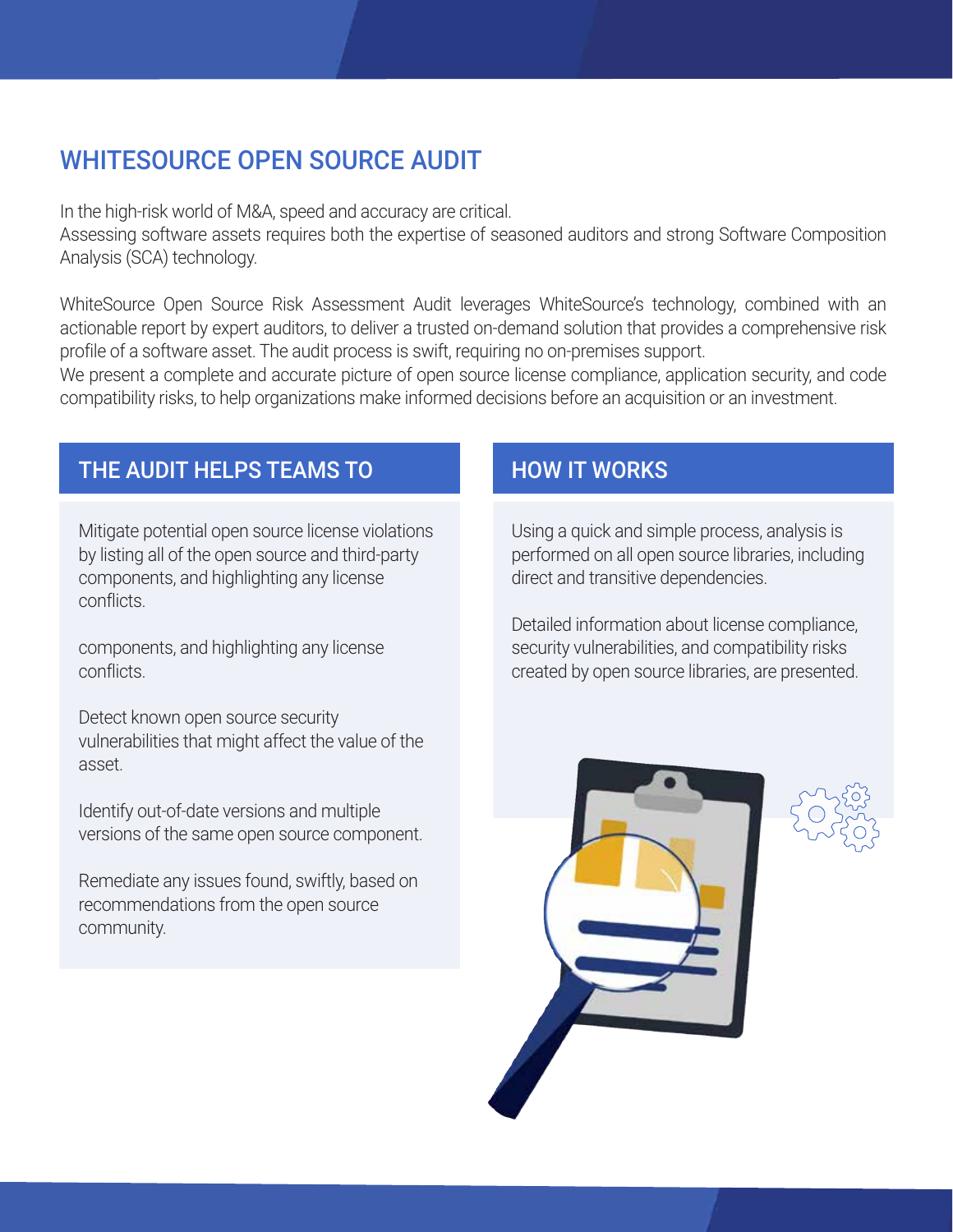# AUDIT DELIVERABLES





**1 OPEN SOURCE AUDIT REPORT**<br>Includes an executive summary, dashboard views of overall risk composition, Open Source License Risk analysis, Security Vulnerability analysis, and Compatibility Risk analysis which highlights components which are multi-versioned or out-of-date.

The report also provides the added value of detailed comments from the auditor, annotating the report with observations regarding usage and actual risk presented by the library.



A detailed report that lists the libraries detected during the analysis (BOM). Additional information **2 DUE DILIGENCE REPORT** such as licenses, risk score, copyright and references to the home of the library can also be found in this report.



**3 SECURITY VULNERABILITIES REPORT**<br>This report lists all of the known open source security vulnerabilities that were discovered in the audit, with detailed information about the vulnerabilities, their location in the projects, and a suggested fix for faster remediation.



**4 LICENSE TEXT AND ATTRIBUTIONS REPORT**<br>A report that lists the various licenses for this project, their license texts, and copyright information when available.



### **COMPATIBILITY RISK REPORT**

**5** A list of outdated and multi-versioned libraries and update recommendations.



**6 AUDIT REPORT WALKTHROUGH**<br>
This hands-on consultation session helps all parties understand the data presented in the reports. It also includes a walkthrough of the report sections, high-risk areas, and other items highlighted during the audit.